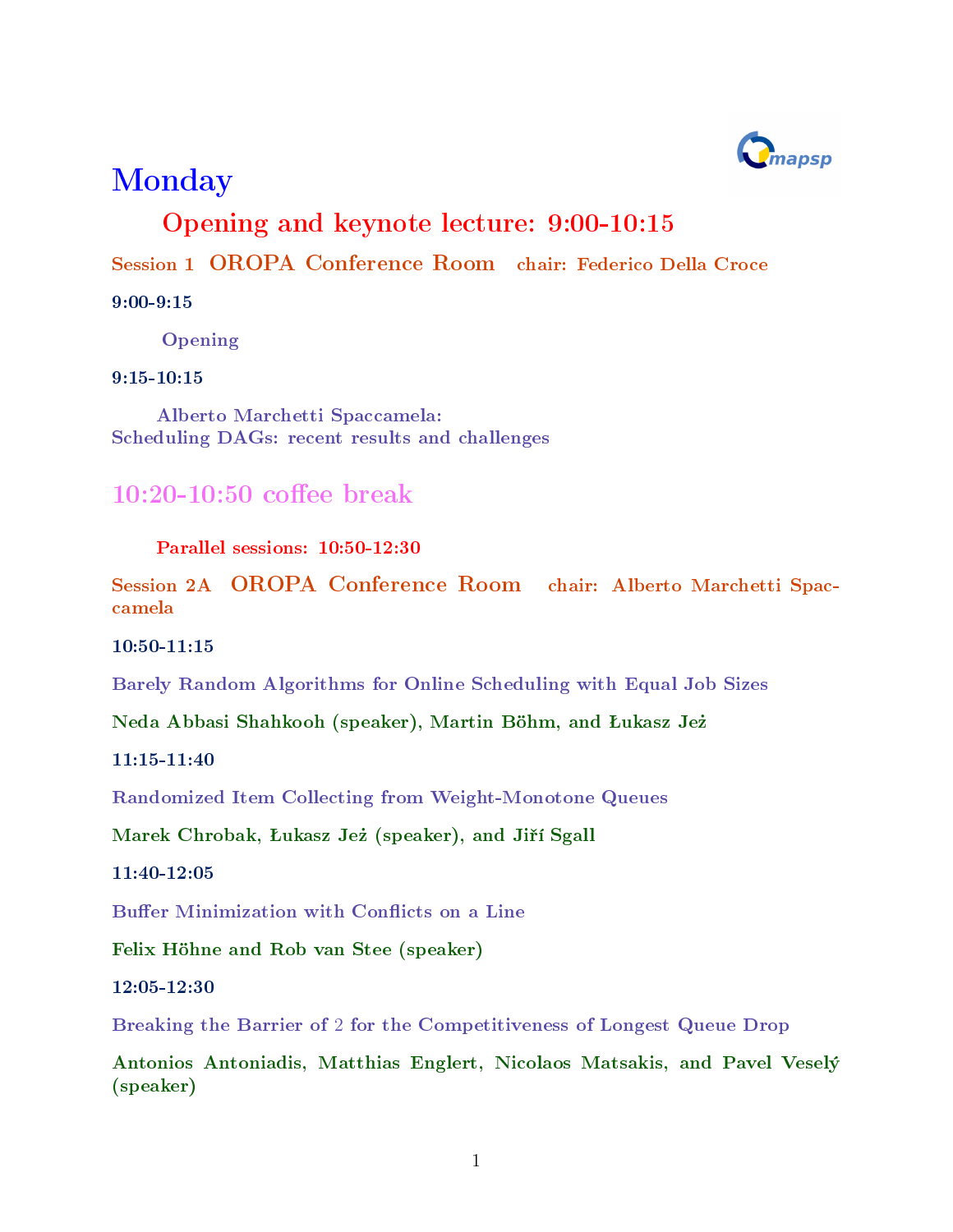

Session 2B DOTTRINA Conference Room chair: Shikha Singh

10:50-11:15

A parametric flow-based algorithm for crew diagramming: a pragmatic largescale approach at the Swiss railways

Raphael Haemmerli, Alexander Souza (speaker), Denys Trieskunov, and Hsuan-Pin Wu

11:15-11:40

Independent Sampling for the Secretary Problem

José Correa, Andrés Cristi, Laurent Feuilloley, Tim Oosterwijk (speaker), and Alexandros Tsigonias-Dimitriadis

11:40-12:05

Collective schedules: how to find a consensus schedule?

Martin Durand (speaker) and Fanny Pascual

12:05-12:30

Tight Competitive Analyses of Online Car-sharing Problems

Ya-Chun Liang (speaker), Kuan-Yun Lai, Ho-Lin Chen, Kazuo Iwama and Chung-Shou Liao

12:45-13:45 Lunch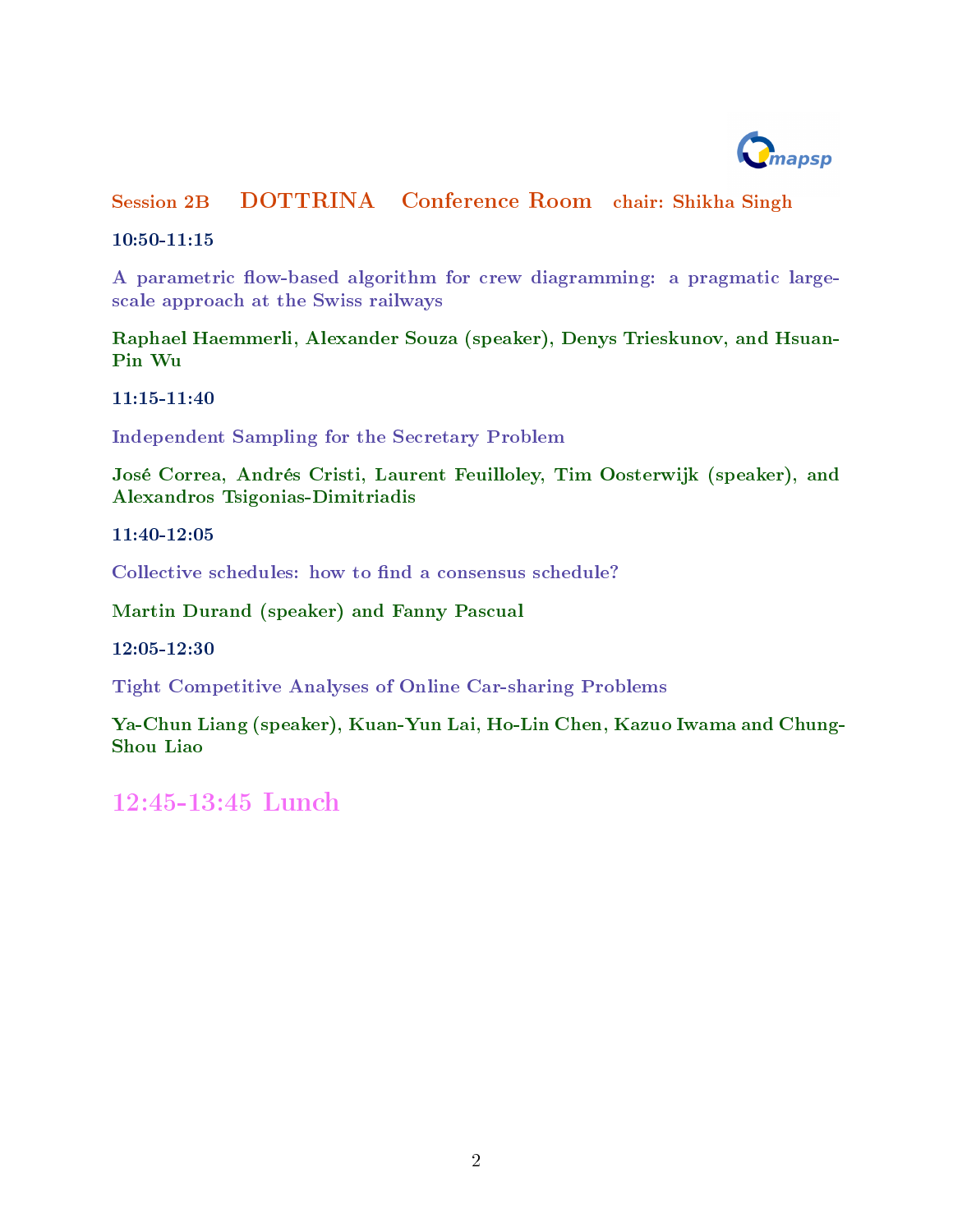

Parallel sessions: 15:45-17:00

Session 3A OROPA Conference Room chair: Nicole Megow

15:45-16:10

SPT optimality via linear programming

Woo-Hyung Cho (speaker), David Shmoys, and Shane Henderson

16:10-16:35

Polynomial-Size ILP formulations for the Total Completion Time Problem on a Parallel Batching Machine

Alessandro Druetto (speaker) and Andrea Grosso

16:35-17:00

A Competitive Algorithm for Throughput Maximization on Identical Machines

Benjamin Moseley, Kirk Pruhs (speaker), Clifford Stein and Rudy Zhou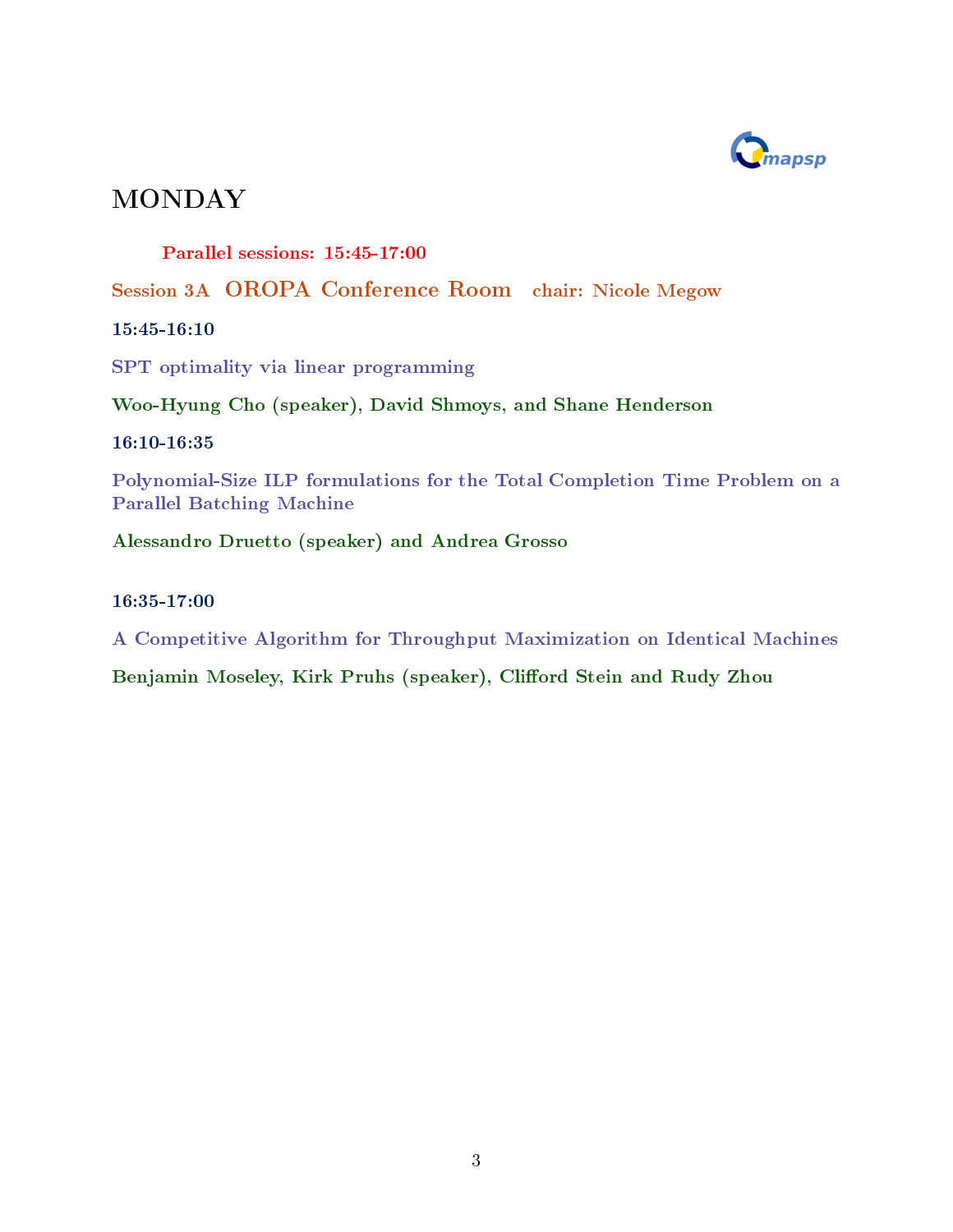

Session 3B DOTTRINA Conference Room chair: Tjark Vredeveld

15:45-16:10

Scheduling with Machine Conflicts

Moritz Buchem (speaker), Linda Kleist, and Daniel Schmidt genannt Waldschmidt

16:10-16:35

Load Balancing: The Long Road from Theory to Practice

Sebastian Berndt, Max A. Deppert (speaker), Klaus Jansen, and Lars Rohwedder

16:35-17:00

Rescheduling with new orders under a maximum completion time disruption constraint

Stefan Lendl, Ulrich Pferschy, Elena Rener (speaker), Fabio Salassa, and Vincent T'kindt

 $17:00-17:30$  coffee break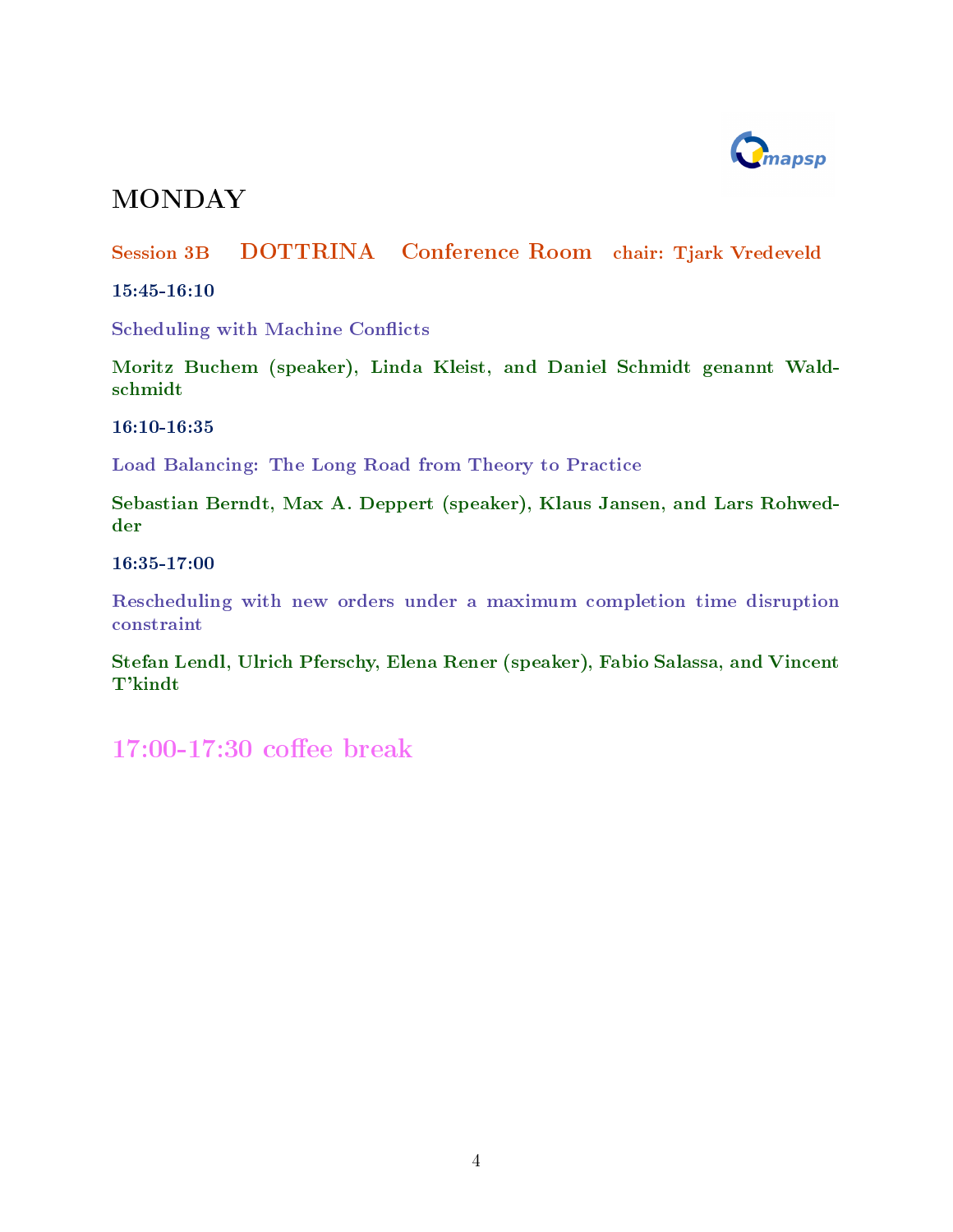

Parallel sessions: 17:30-18:45

Session 4A OROPA Conference Room chair: Frits Spieksma

17:30-17:55

An Exact Algorithm for the Linear Tape Scheduling Problem

Valentin Honoré, Bertrand Simon (speaker), and Frédéric Suter

17:55-18:20

Additive Approximation Schemes for Load Balancing Problems

Moritz Buchem, Lars Rohwedder, Tjark Vredeveld (speaker), and Andreas Wiese

18:20-18:45

A Primal-Dual and Primal-Greedy Approximation Framework for Weighted Covering Problems

Britta Peis, Niklas Rieken, José Verschae (speaker), Andreas Wierz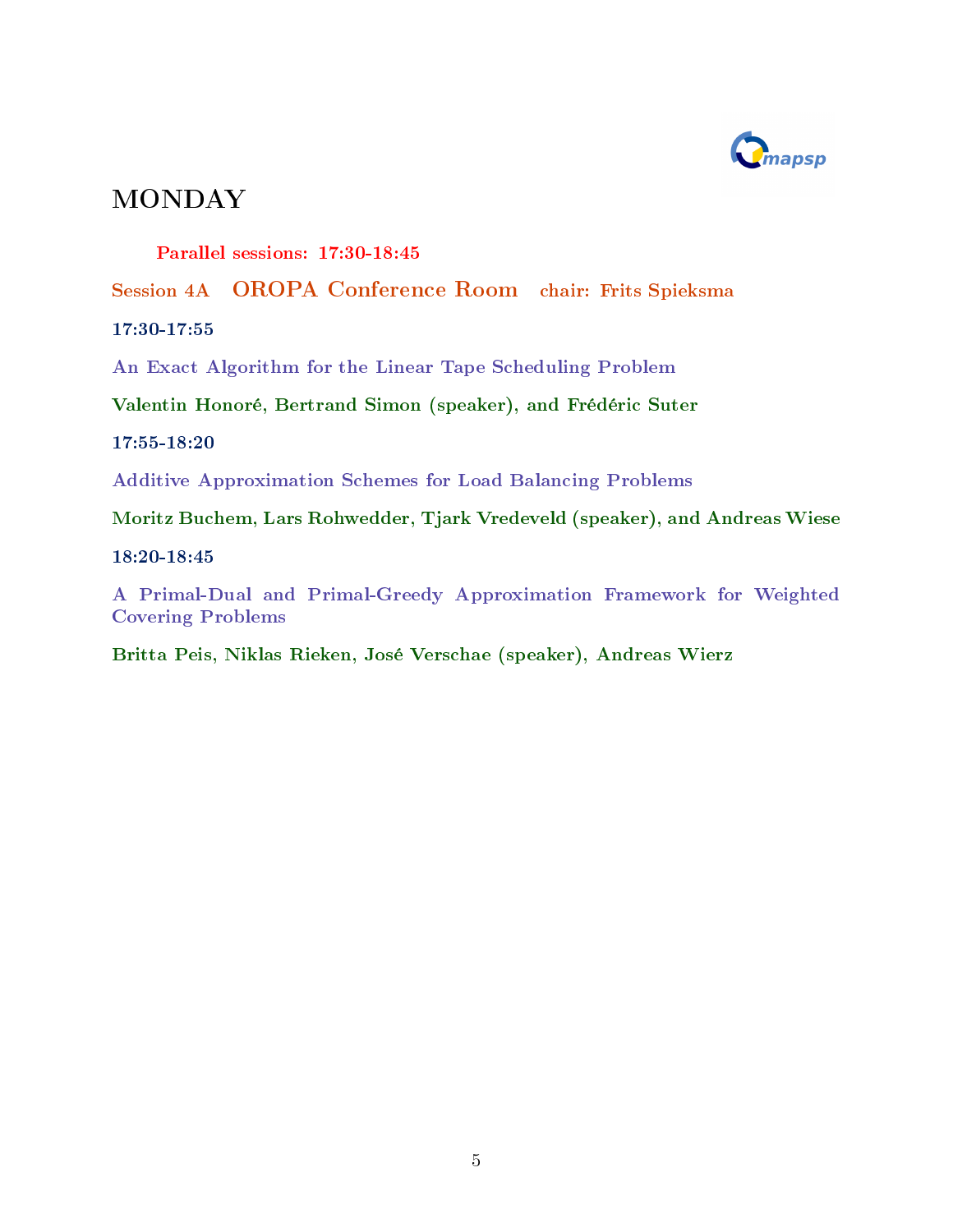

Session 4B DOTTRINA Conference Room chair: Kevin Schewior

17:30-17:55

On Flow Shop Scheduling with Job-Dependent Storage Requirements

Alexander Kononov (speaker) and Marina Pakulich

17:55-18:20

Flow Time Scheduling and Prefix Beck-Fiala

Nikhil Bansal, Lars Rohwedder (speaker), and Ola Svensson

18:20-18:45

An Inclusion-Exclusion based algorithm for permutation flowshop scheduling with job precedences

Olivier Ploton (speaker) and Vincent T'kindt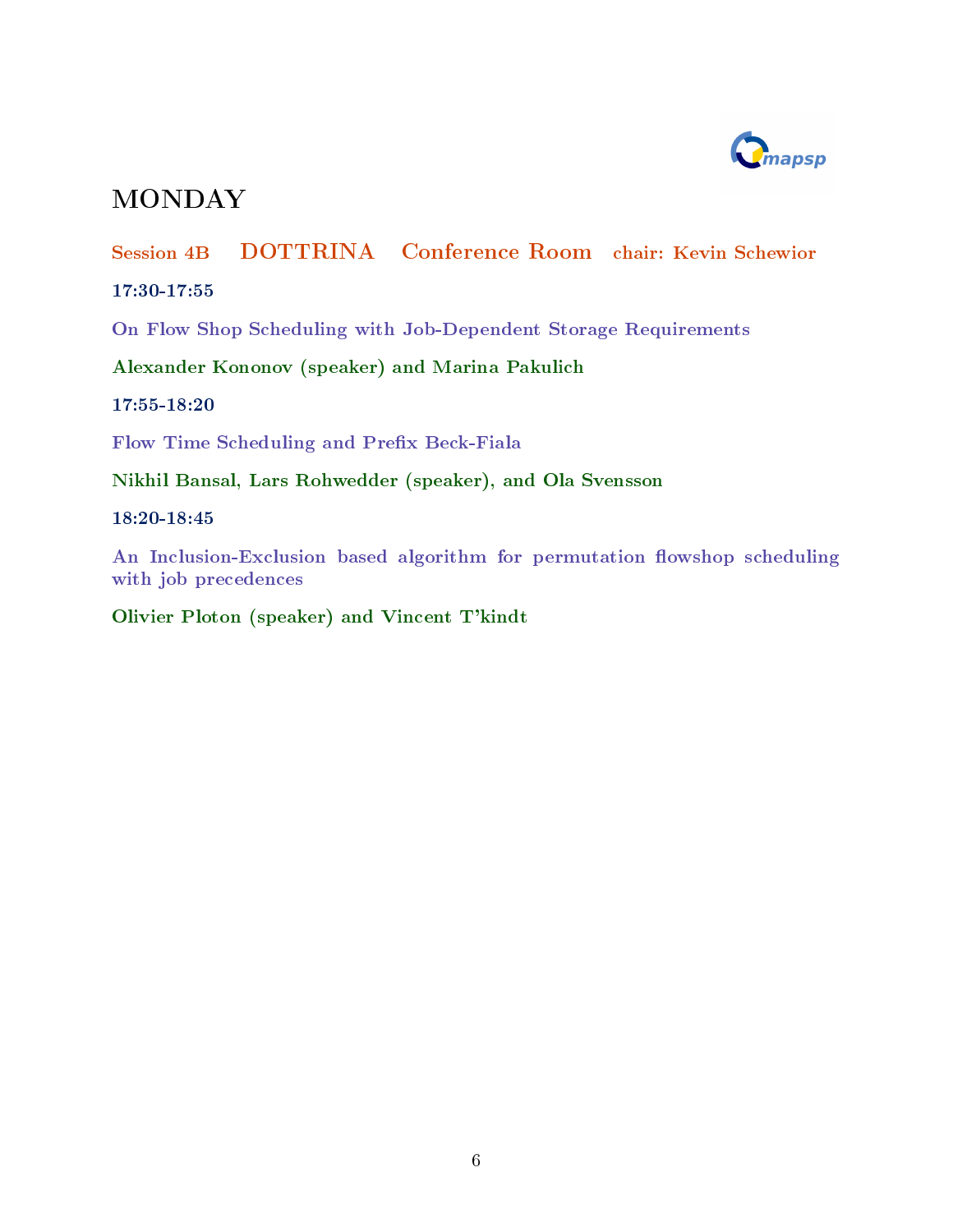

Parallel sessions: 9:00-10:40

Session 5A OROPA Conference Room chair: Lene M. Favrholdt

9:00-9:25

Scheduling with Speed Predictions

Eric Balkanski, Tingting Ou, Clifford Stein, and Hao-Ting Wei (speaker)

9:25-9:50

Non-Clairvoyant Scheduling with Predictions Revisited

Alexander Lindermayr (speaker) and Nicole Megow

9:50-10:15

Contract Scheduling with Predictions

Spyros Angelopoulos (speaker) and Shahin Kamali

10:15-10:40

The rectangle covering bound on the extension complexity of small cut polytopes

Wouter Fokkema (speaker) and Matthias Walter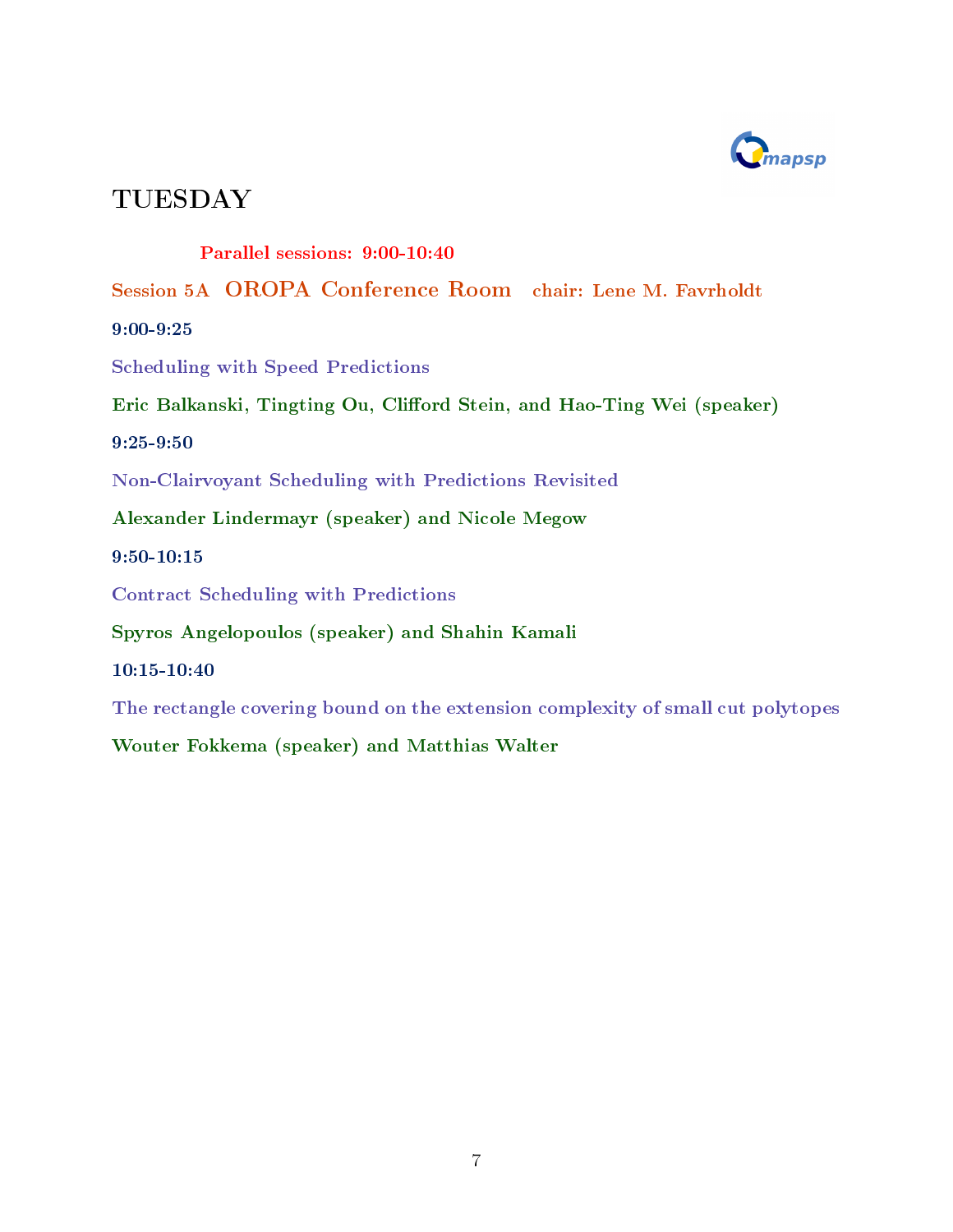

### Session 5B DOTTRINA Conference Room chair: Łukasz Jeż

9:00-9:25

Randomized Cup Game Algorithms Against Strong Adversaries (SODA '21)

Michael A. Bender and William Kuszmaul (speaker)

9:25-9:50

Multi-Purpose Machine Scheduling: An Application to Smart Cosmetic Manufacturing

Michele Barbato (speaker), Antonio Belotti, Alberto Ceselli, and Giovanni Righini

9:50-10:15

Operating rooms scheduling with a shared resource: a red-blue knapsack modeling approach

Federico Della Croce, Andrea Grosso (speaker), and Vincent T'kindt

10:15-10:40

Using Benders' cuts to backtrack in sports timetabling

David Van Bulck (speaker) and Dries Goossens

 $10:45-11:15$  coffee break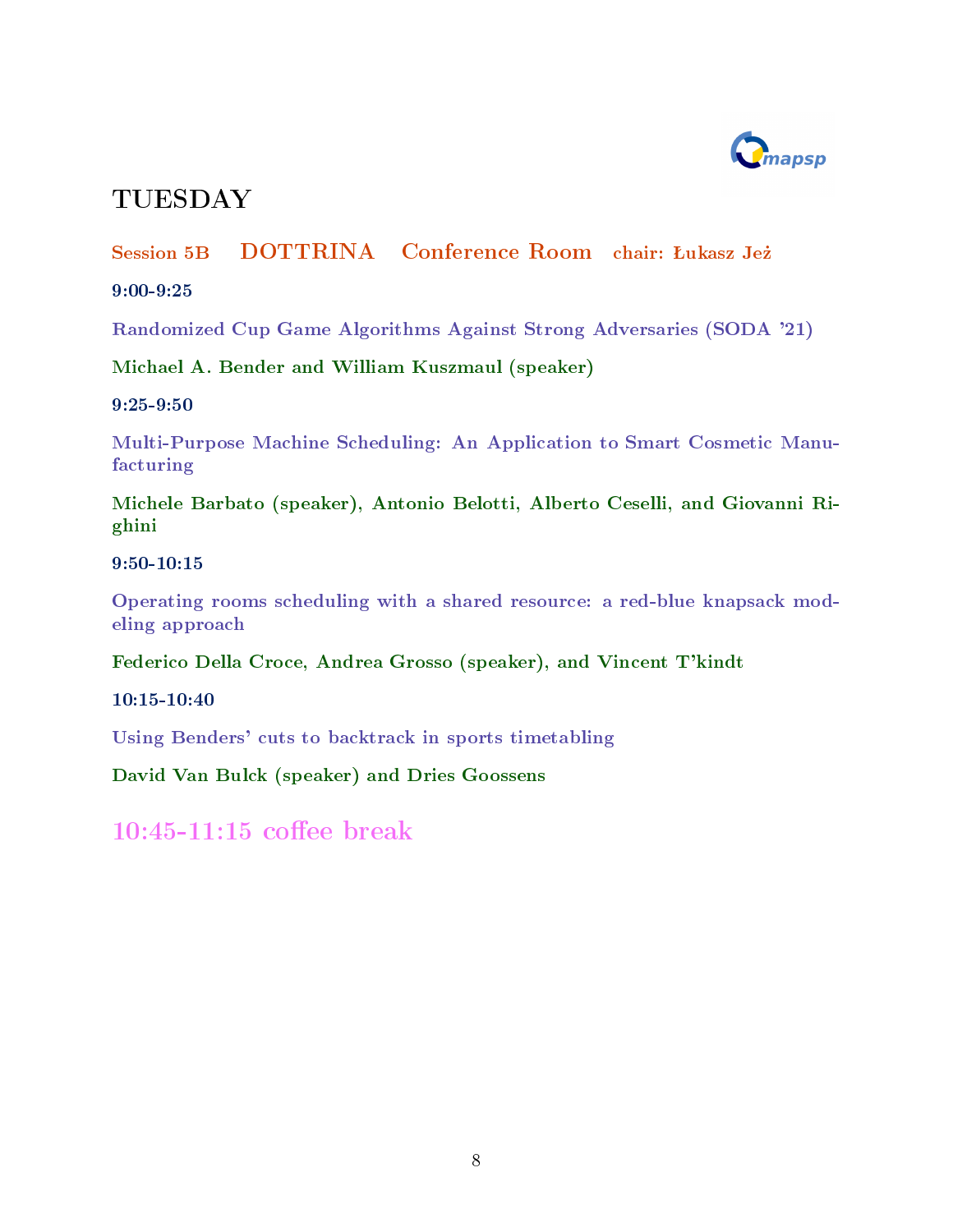

Parallel sessions: 11:15-12:55

#### Session 6A OROPA Conference Room chair: Alexander Grigoriev

11:15-11:40

Minimizing Tardiness in a Scheduling Environment with Jobs' Dominance Hierarchy

Michal Sinai (speaker) and Tami Tamir

11:40-12:05

Replacement and Repair of Common Components in Systems Subject to Operations Planning

Gabrijela Obradovi¢ (speaker), Ann-Brith Strömberg, and Kristian Lundberg

12:05-12:30

Parameterized Complexity of Single-machine Scheduling with Precedence, Release Dates and Deadlines

Claire Hanen, Maher Mallem (speaker), and Alix Munier Kordon

12:30-12:55

Joint replenishment meets scheduling

Tamás Kis (speaker), Péter Györgyi, Tímea Tamási, József Békési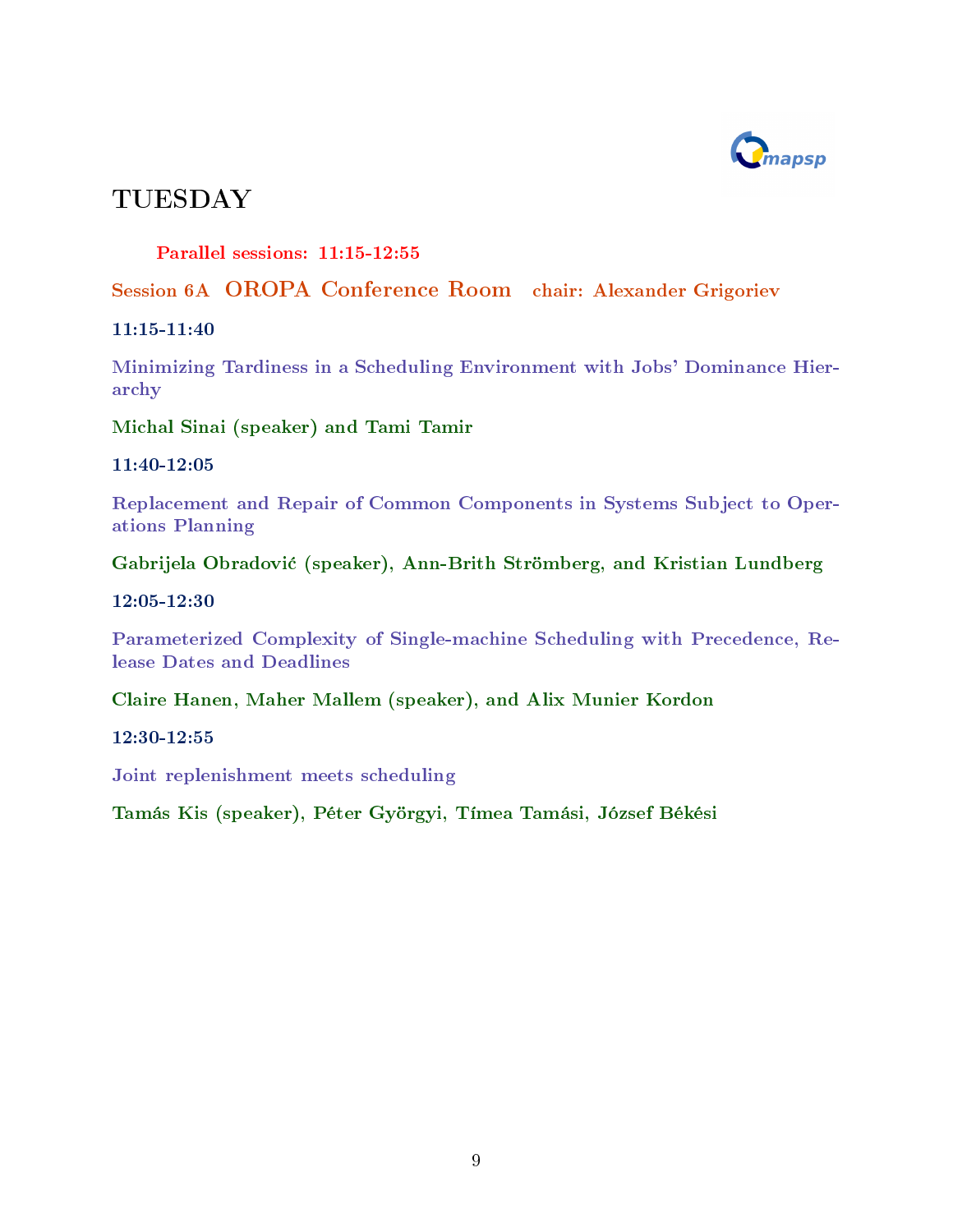

### Session 6B DOTTRINA Conference Room chair: Franziska Eberle

11:15-11:40

The High-Dimensional Cow-Path Problem

Antonios Antoniadis, Ruben Hoeksma, Sándor Kisfaludi-Bak, and Kevin Schewior (speaker)

11:40-12:05

Probabilistic Real-Time Scheduling

Georg von der Brüggen (speaker), Sergey Bozhko, Kuan-Hsun Chen, Jian-Jia Chen, and Björn B. Brandenburg

12:05-12:30

Restricted Adaptivity in Stochastic Scheduling

Guillaume Sagnol and Daniel Schmidt genannt Waldschmidt (speaker)

12:30-12:55

Data transfer scheduling for deep space exploration

Emmanuel Hebrard (speaker), Christian Artigues, Pierre Lopez, Arnaud Lusson, Steve Chien, Adrien Maillard, and Gregg Rabideau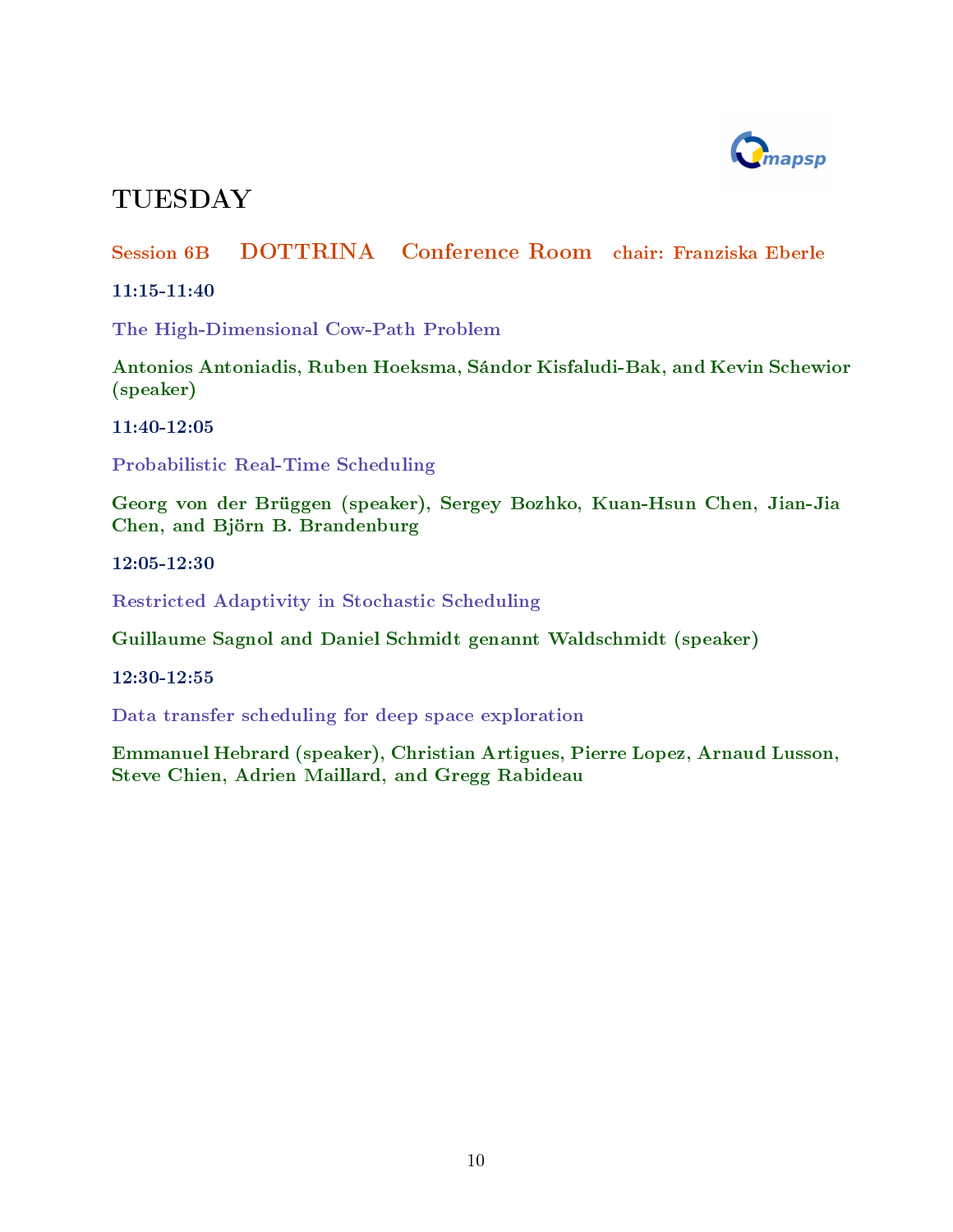

## Keynote lecture: 16:00-17:00

### Session 7 OROPA Conference Room chair: Kirk Pruhs

16:00-17:00

Alessandro Agnetis: Scheduling machines subject to unrecoverable failures and other related stochastic sequencing problems

 $17:00-17:30$  coffee break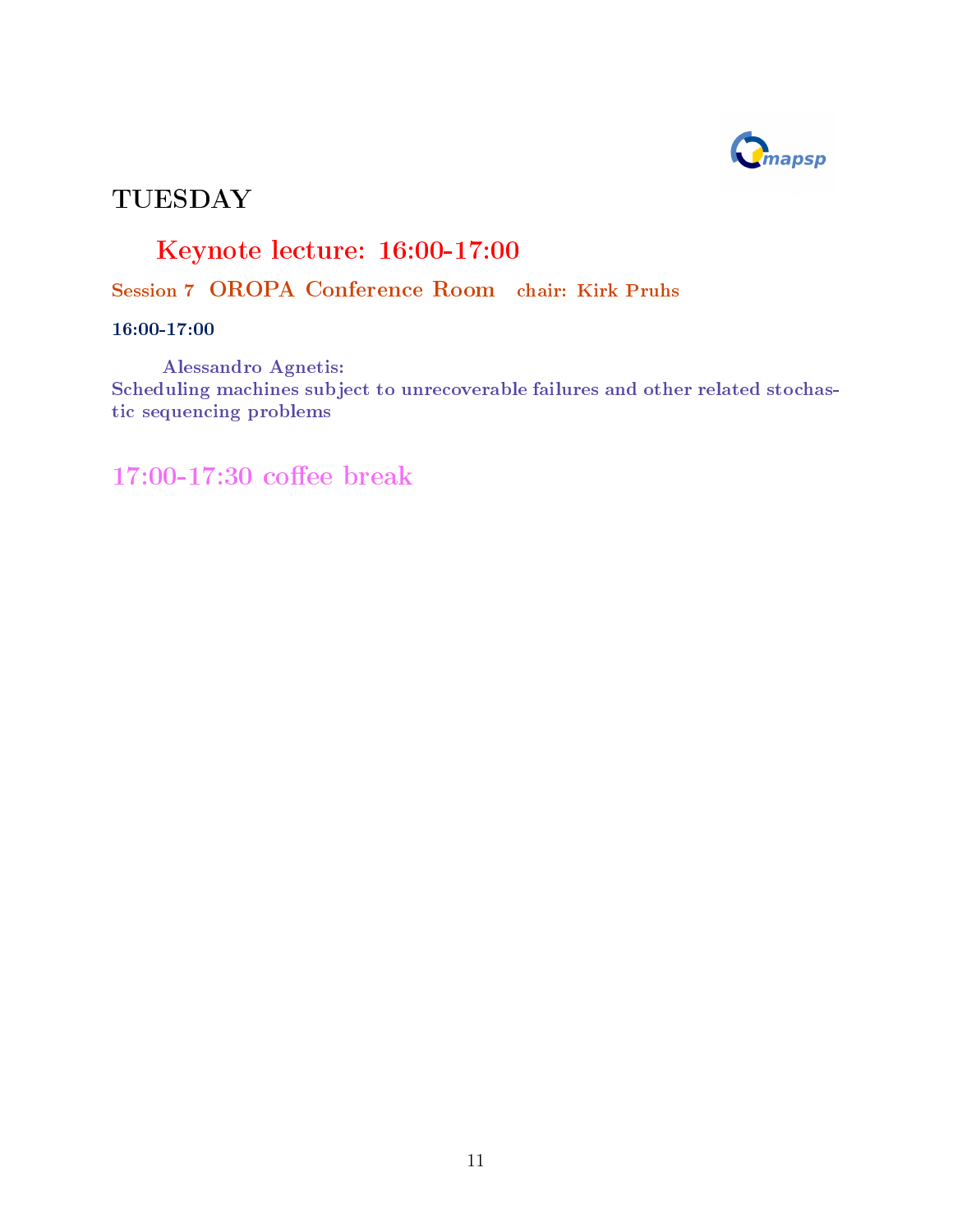

Parallel sessions: 17:30-18:45

Session 8A OROPA Conference Room chair: Alessandro Agnetis

17:30-17:55

Better Algorithms for Online Bin Stretching via Computer Search

Matej Lieskovský

17:55-18:20

A Multi-Phase Algorithm for Bin Stretching with Stretching Factor below 1.5

Martin Böhm, Matej Lieskovský, Sören Schmitt (speaker), Jiří Sgall, and Rob van Stee

18:20-18:45

Resource Optimization for Program Committee Members: A Subreview Article

Michael A. Bender, Samuel McCauley, Bertrand Simon, Shikha Singh (speaker), and Frédéric Vivien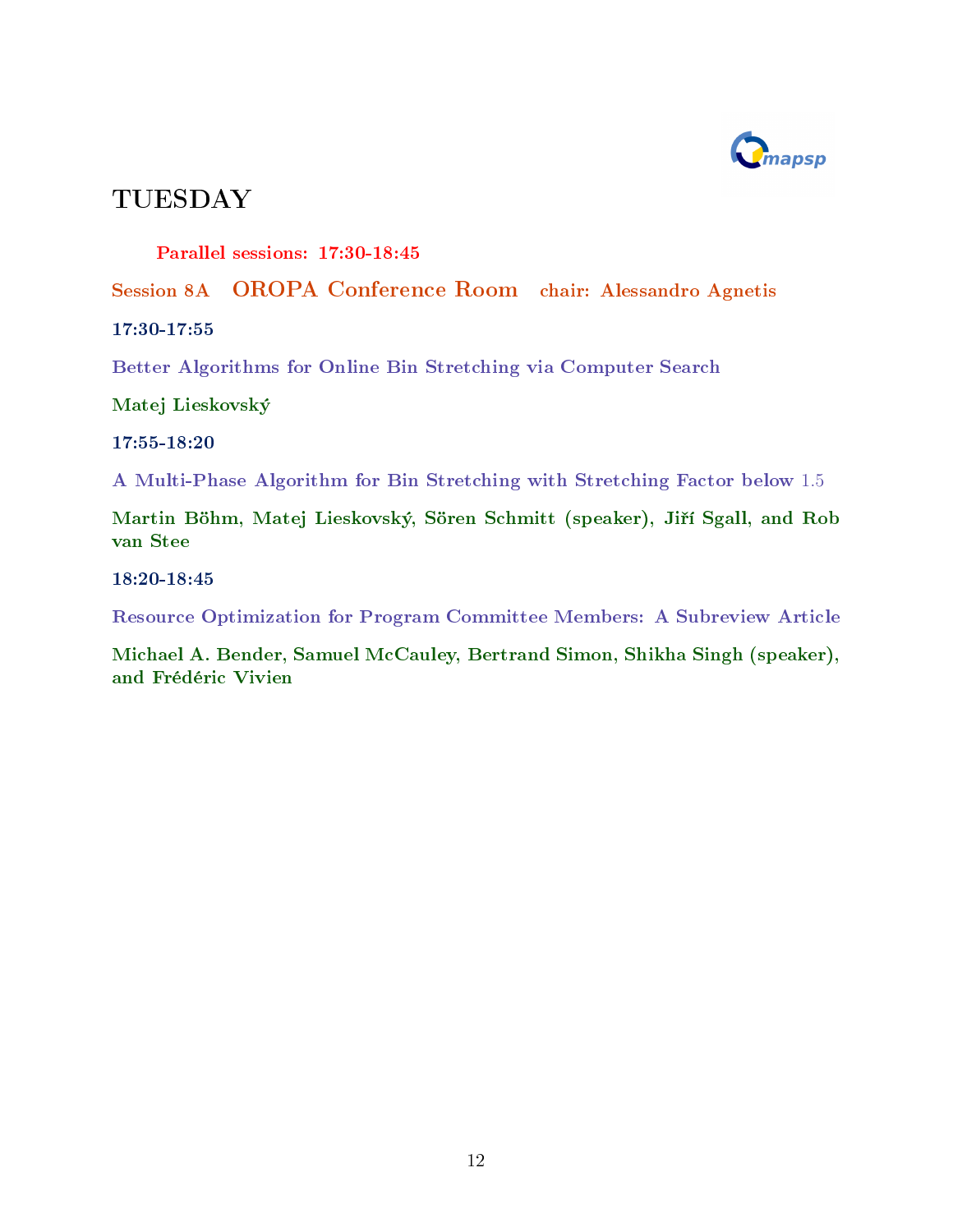

### Session 8B DOTTRINA Conference Room chair: Alexander Kononov

17:30-17:55

Orthogonal schedules in Round Robin competitions

Roel Lambers (speaker), Jop Briët, Viresh Patel, Frits Spieksma, and Mehmet Akif Yıldız

17:55-18:20

Faster Matchings via Learned Duals

Michael Dinitz, Sungjin Im, Thomas Lavastida, Benjamin Moseley (speaker), and Sergei Vassilvitskii

18:20-18:45

The Power of Amortized Recourse on Online Graph Problems

Hsiang-Hsuan Liu and Jonathan Toole-Charignon (speaker)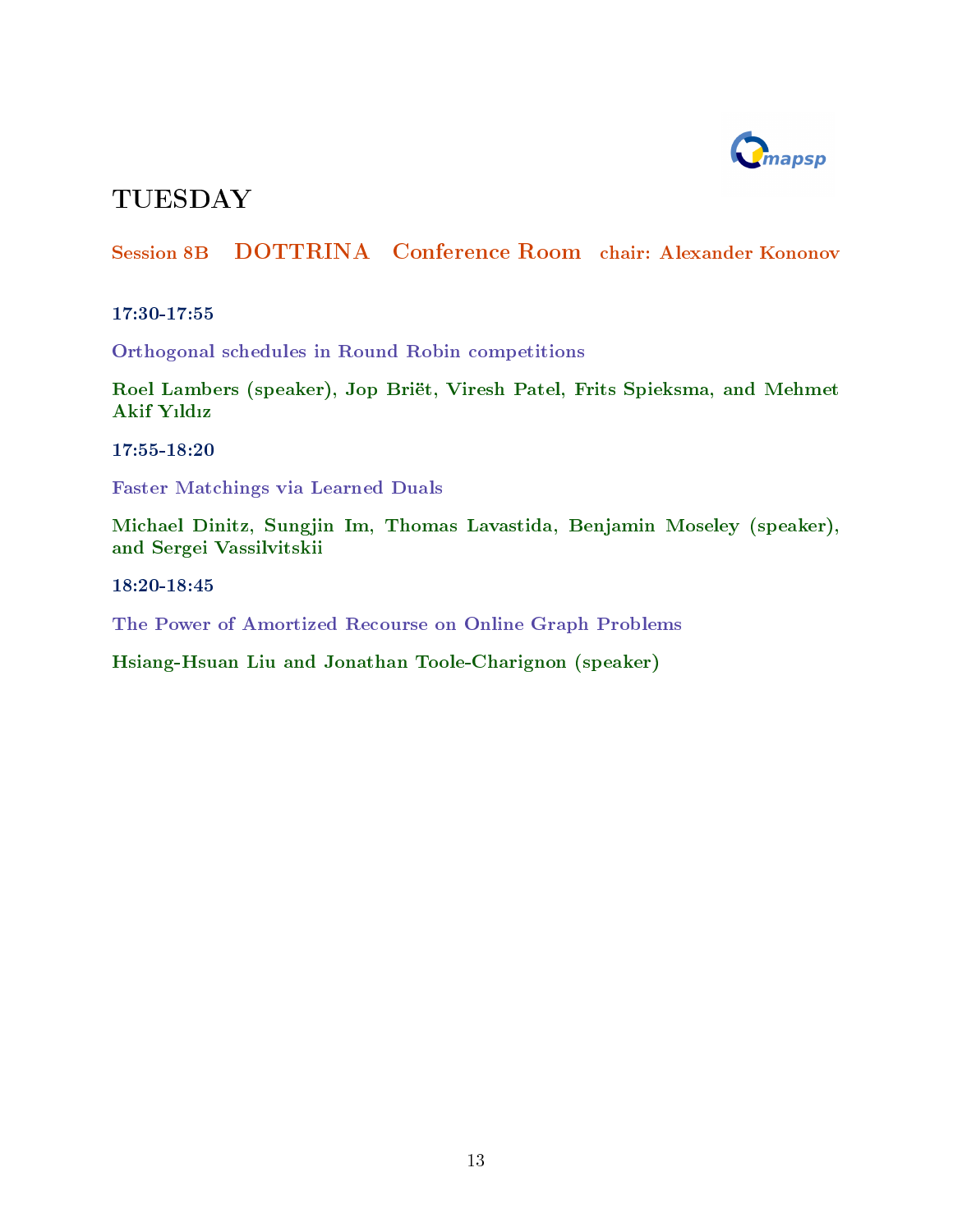

Parallel sessions: 9:00-10:40

Session 9A OROPA Conference Room chair: Lars Rohwedder

9:00-9:25

On Hop-Constrained Steiner Trees in Tree-Like Metrics

Martin Böhm, Ruben Hoeksma (speaker), Nicole Megow, Lukas Nölke, and Bertrand Simon

9:25-9:50

On the Extended TSP Problem

Julián Mestre (speaker), Sergey Pupyrev, and Seeun William Umboh

9:50-10:15

Arc-retraversing Solutions to the Traveling Salesman Problem with Drones

Nicola Morandi (speaker), Roel Leus, Hande Yaman

10:15-10:40

Solving a real-life assembly problem with lobster precedence and workforce constraint

Mauro Dell'Amico and Dario Bezzi (speaker)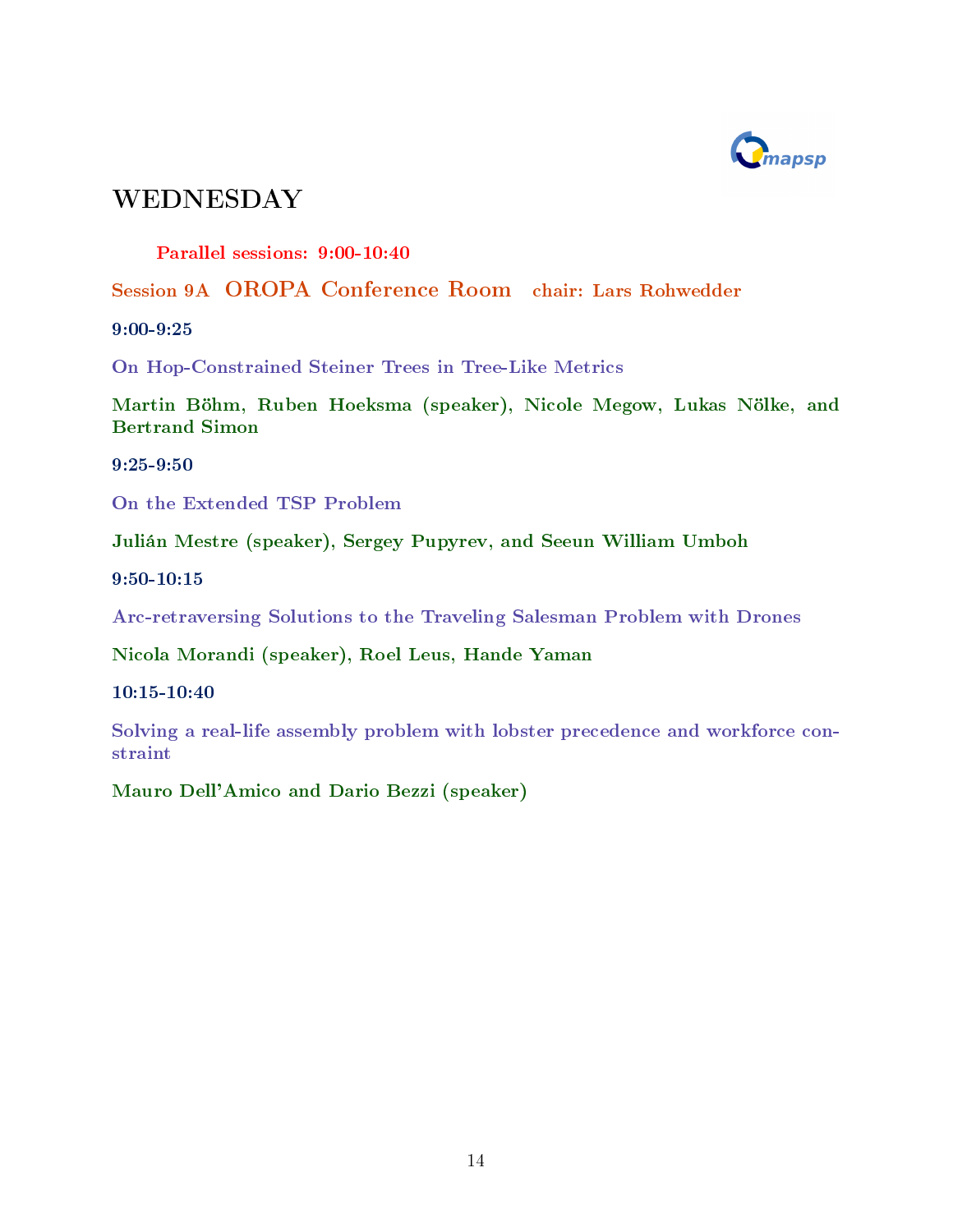

### Session 9B DOTTRINA Conference Room chair: Tami Tamir

#### 9:00-9:25

A 12/7-approximation algorithm for the discrete Bamboo Garden Trimming problem

Martijn van Ee

9:25-9:50

On the bamboo garden trimming problem

Felix Höhne (speaker) and Rob van Stee

9:50-10:15

Bamboo Trimming Revisited: Simple Algorithms Can Do Well Too

John Kuszmaul

10:15-10:40

An approximation algorithm for sequencing unreliable jobs on parallel machines with job duplication

Ben Hermans (speaker), Alessandro Agnetis, Mario Benini, Paolo Detti, and Marco Pranzo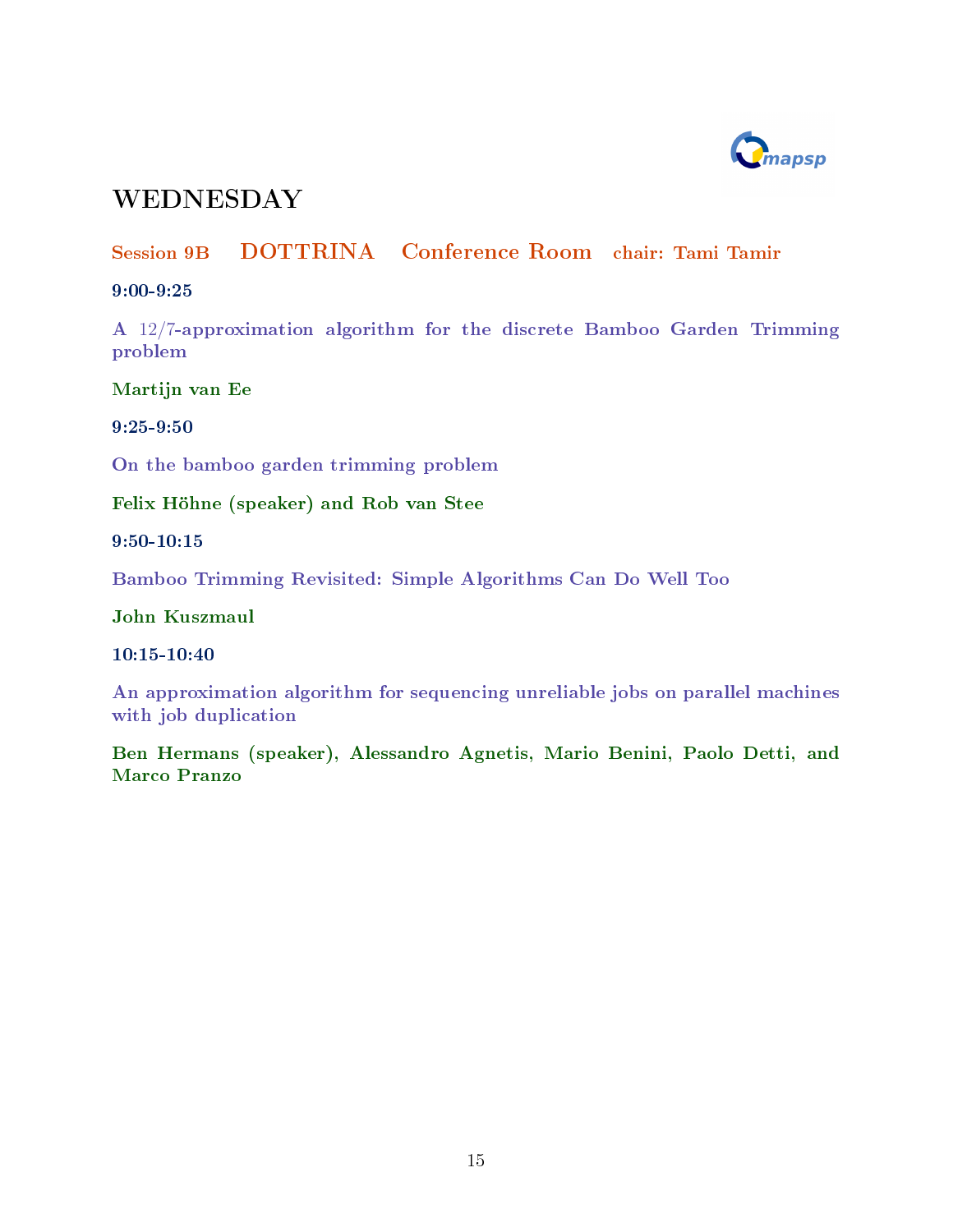

Parallel sessions: 11:15-12:55

Session 10A OROPA Conference Room chair: José Verschae

11:15-11:40

Complexity of partitioned scheduling for periodic tasks

Pontus Ekberg (speaker) and Sanjoy Baruah

11:40-12:05

Periodic scheduling with shared resources

Vít Koštejn (speaker) and Jiří Sgall

12:05-12:30

Exact Polynomial Time Algorithm for the Response Time Analysis of Harmonic Tasks

Thi Huyen Chau Nguyen, Werner Grass, and Klaus Jansen (speaker)

12:30-12:55

The Periodic Lock Scheduling Problem

Julian Golak (speaker), Alexander Grigoriev, Freija van Lent, and Tom van der Zanden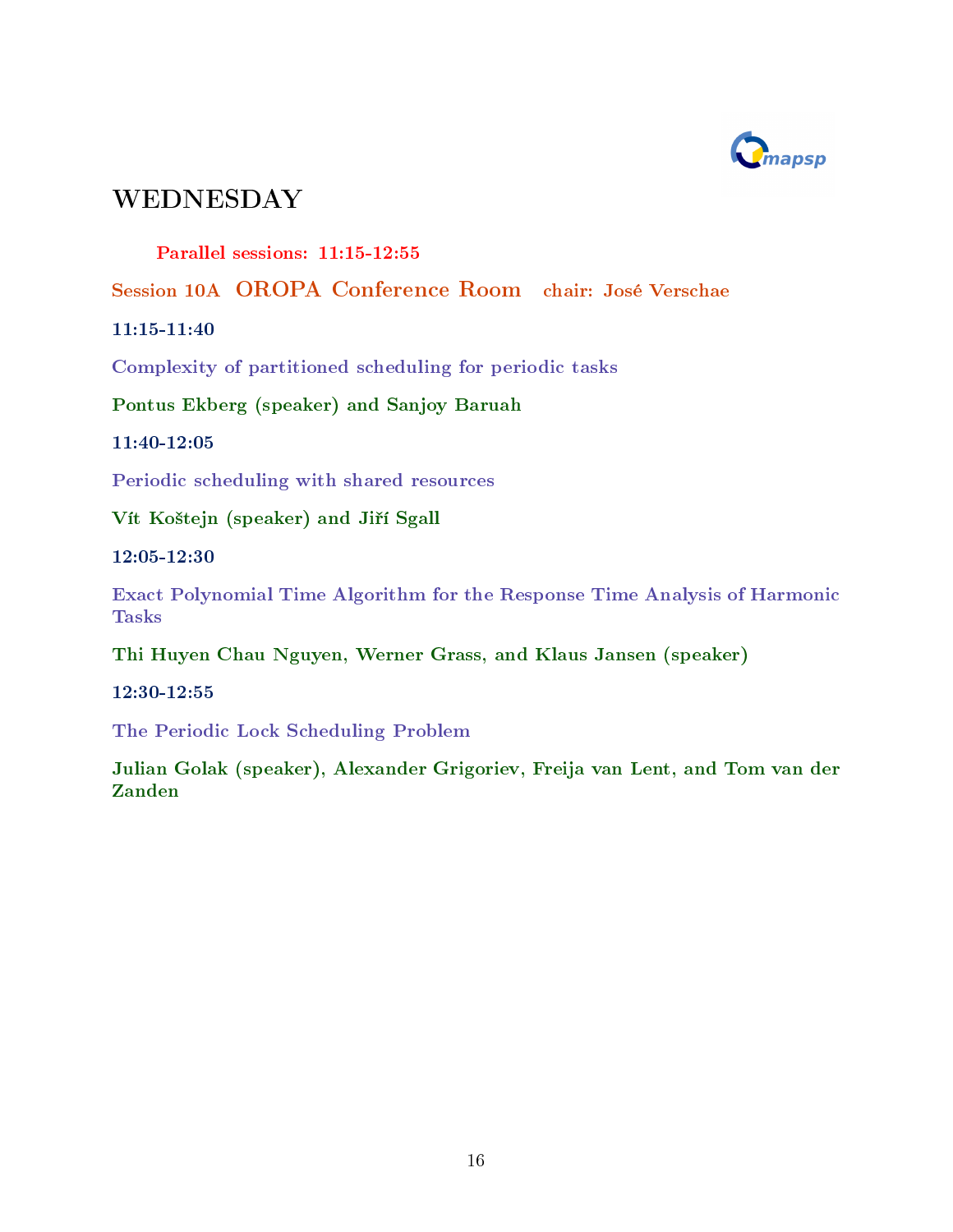

### Session 10B DOTTRINA Conference Room chair: Michael A. Bender

#### 11:15-11:40

Makespan minimization in tree data gathering networks with memory limits

Joanna Berlińska

11:40-12:05

Static schedules for fault-tolerant transmission

Kunal Agrawal (speaker), Sanjoy Baruah, Alan Burns, Jeremy Fineman, and Zhe Wang

12:05-12:30

Scheduling Messages towards Detecting Monochromatic Pattern on a Bounded Degree Network

Bala Kalyanasundaram (speaker) and Mahe Velauthapillai

12:30-12:55

Data-driven scheduling in serverless computing to reduce response time

Bartłomiej Przybylski, Paweł Żuk (speaker), and Krzysztof Rzadca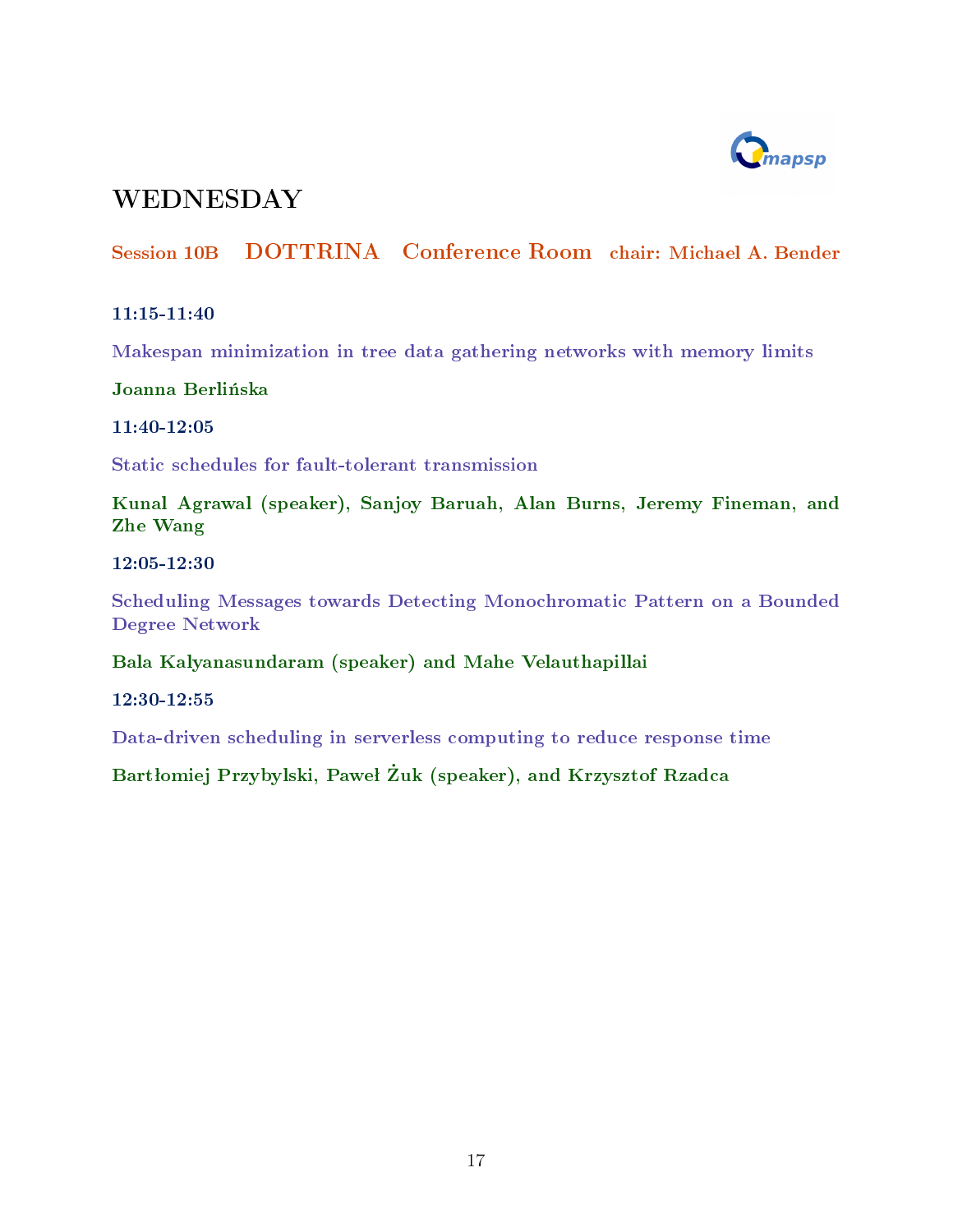

Parallel sessions: 9:00-9:50

Session 11A OROPA Conference Room chair: Marcin Bienkowski

9:00-9:25

Paging and the Address-Translation Problem

Michael A. Bender, Abhishek Bhattarcharjee, Alex Conway, Martín Farach-Colton (speaker), Rob Johnson, Sudarsun Kannan, William Kuszmaul, Nirjhar Mukherjee, Don Porter, Guido Tagliavini, Janet Vorobyeva, and Evan West

9:25-9:50

Tight Bounds for Parallel Paging and Green Paging

Kunal Agrawal, Michael A. Bender (speaker), Rathish Das, William Kuszmaul, Enoch Peserico, and Michele Squizzato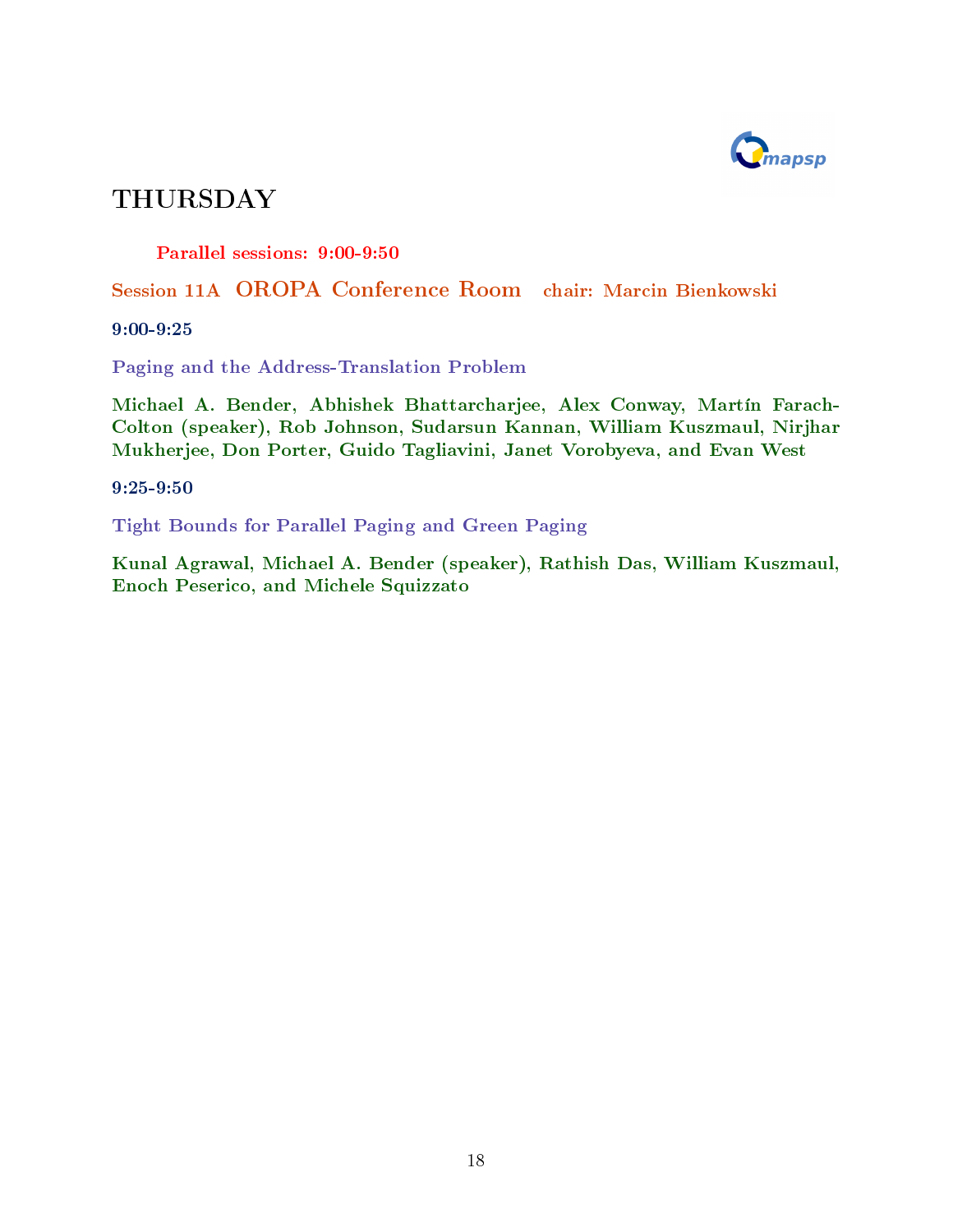

Session 11B DOTTRINA Conference Room chair: Klaus Jansen 9:00-9:25 Filling a Theater During the COVID-19 Pandemic

Danny Blom, Rudi Pendavingh, and Frits Spieksma (speaker)

9:25-9:50

Queuing safely for elevator systems amidst a pandemic

Sai Mali Ananthanarayanan, Charles Branas, Adam N. Elmachtoub, Clifford Stein (speaker), and Yeqing Zhou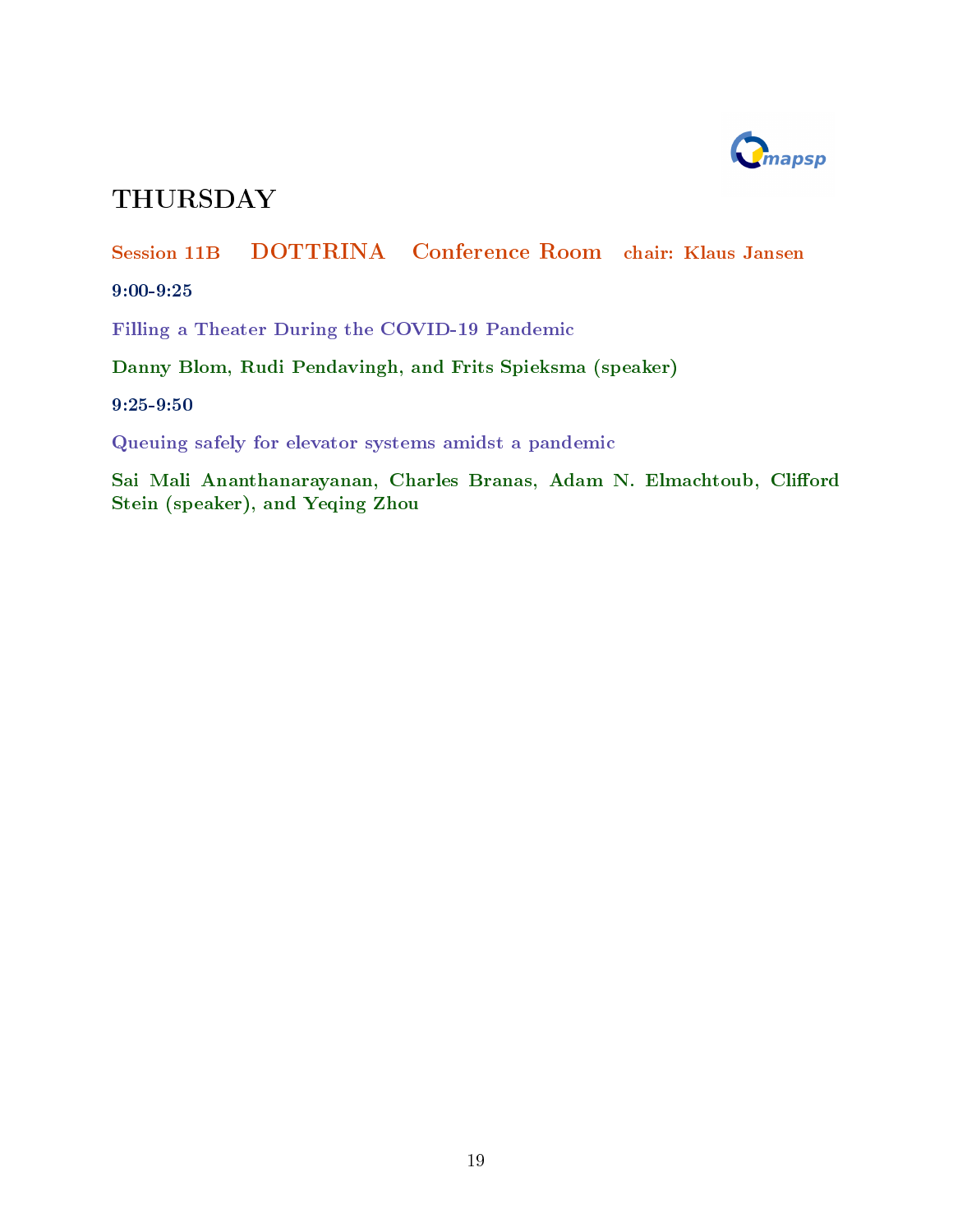

# Keynote lecture: 9:55-10:55

Session 15 OROPA Conference Room chair: Jiří Sgall

#### 10:55-11:25

Lene M. Favrholdt: Paging and Packing with Possibly Precise Predictions

 $10:55-11:25$  coffee break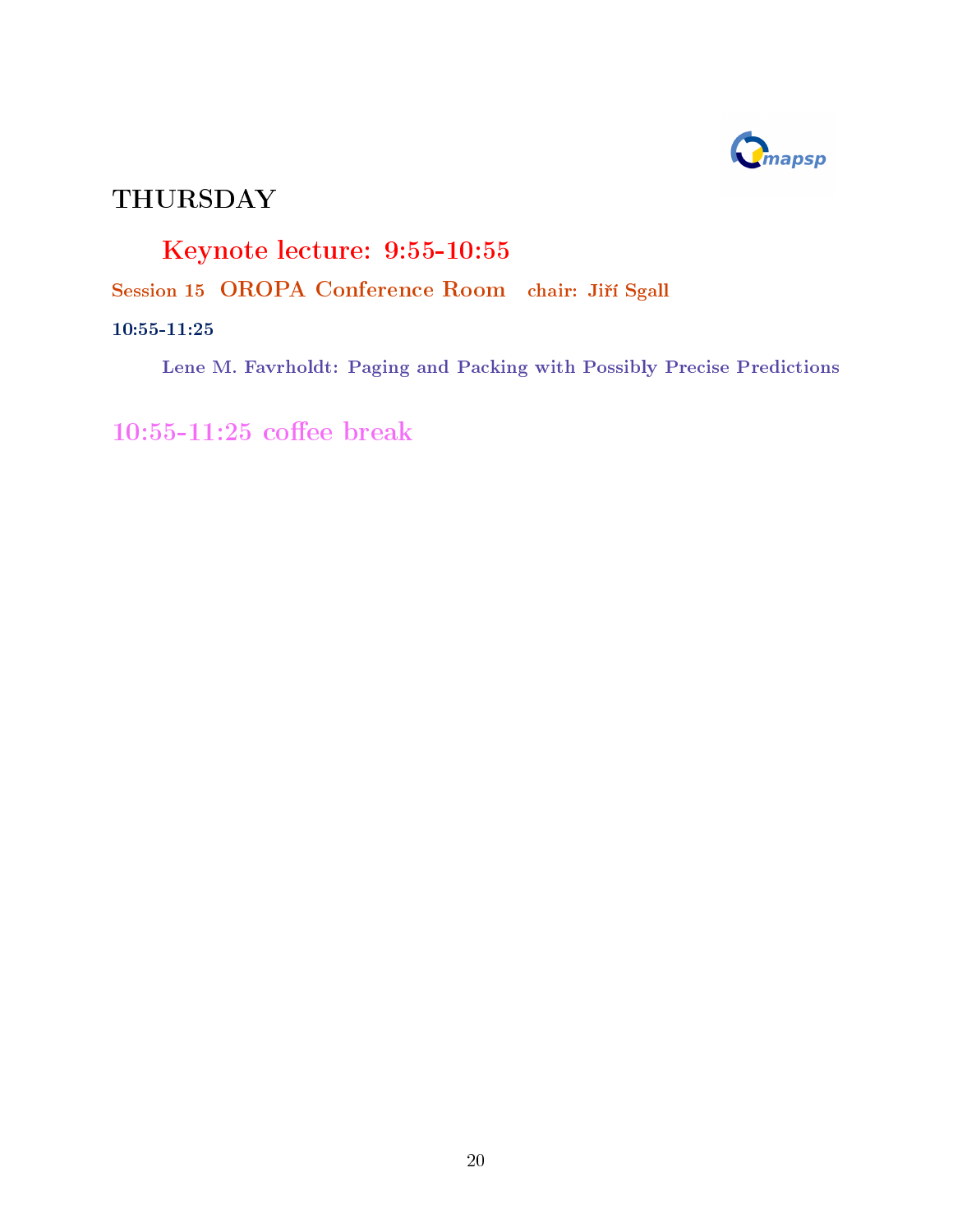

Parallel sessions: 11:25-13:05

Session 12A OROPA Conference Room chair: Sven Jäger

11:25-11:50

Learning-Augmented Dynamic Power Management with Multiple States via New Ski Rental Bounds

Antonios Antoniadis (speaker), Christian Coester, Marek Eliá², Adam Polak, and Bertrand Simon

11:50-12:15

Speed-Robust Scheduling: Sand, Bricks, and Rocks

Franziska Eberle (speaker), Ruben Hoeksma, Nicole Megow, Lukas Nölke, Kevin Schewior, and Bertrand Simon

12:15-12:40

Balancing Flow Time and Energy Consumption

Sami Davies, Samir Khuller, and Shirley Zhang (speaker)

12:40-13:05

Speed Scaling with Explorable Uncertainty

Evripidis Bampis, Konstantinos Dogeas, Alexander Kononov, Giorgio Lucarelli (speaker), and Fanny Pascual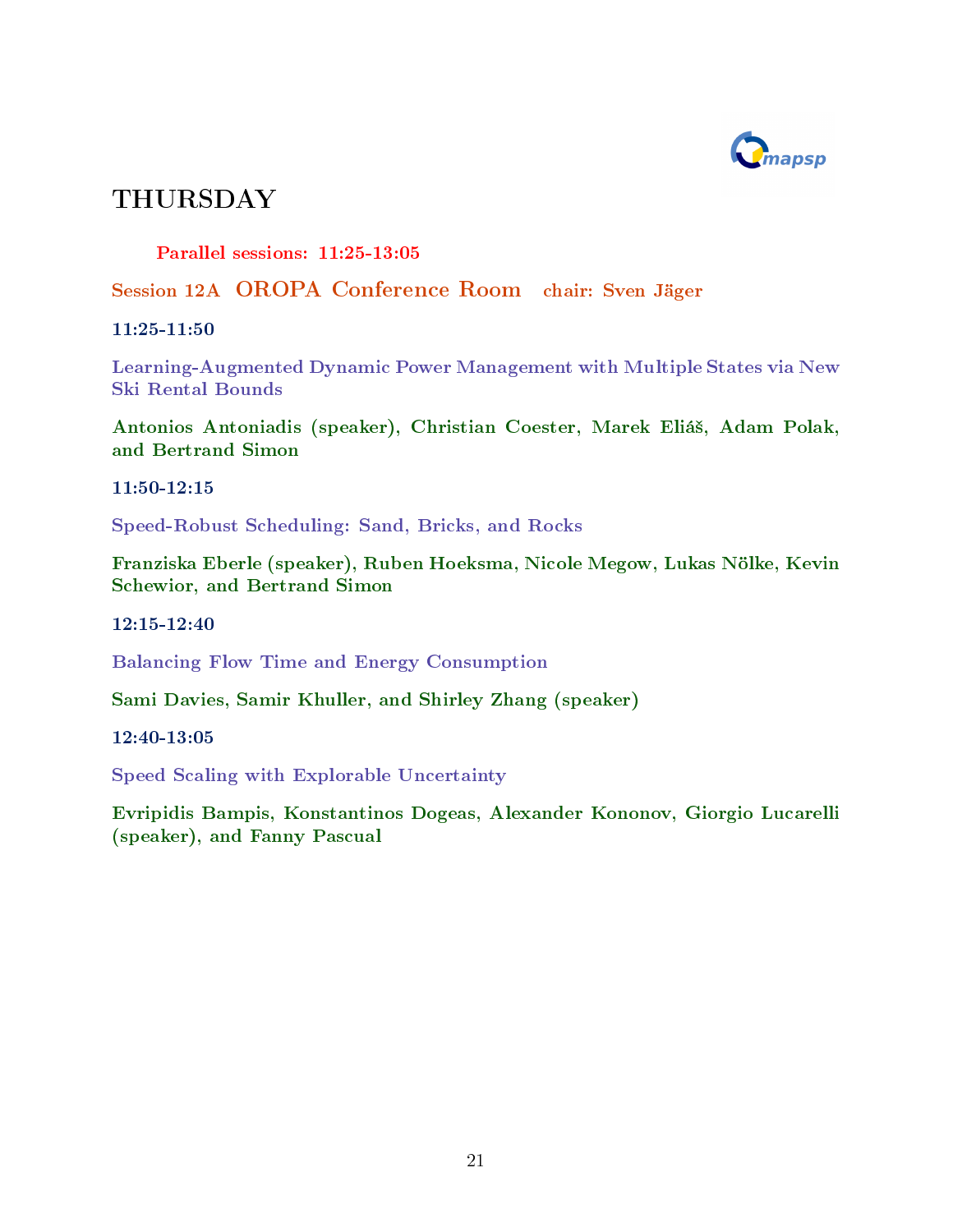

### Session 12B DOTTRINA Conference Room chair: Tamás Kis

11:25-11:50

Automatic HBM Management: Models and Algorithms

Daniel DeLayo (speaker), Kenny Zhang, Kunal Agrawal, Michael A. Bender, Jonathan W. Berry, Rathish Das, Ben Moseley, and Cynthia A. Phillips

11:50-12:15

Allocation and pricing of planetarium seats

Freija van Lent (speaker), Julian Golak, and Alexander Grigoriev

12:15-12:40

Scheduling Games With Rank-Based Utilities

Shaul Rosner (speaker) and Tami Tamir

12:40-13:05

Scheduling Games with Machine-Dependent Priority Lists

Vipin Ravindran Vijayalakshmi, Marc Schroder (speaker), and Tami Tamir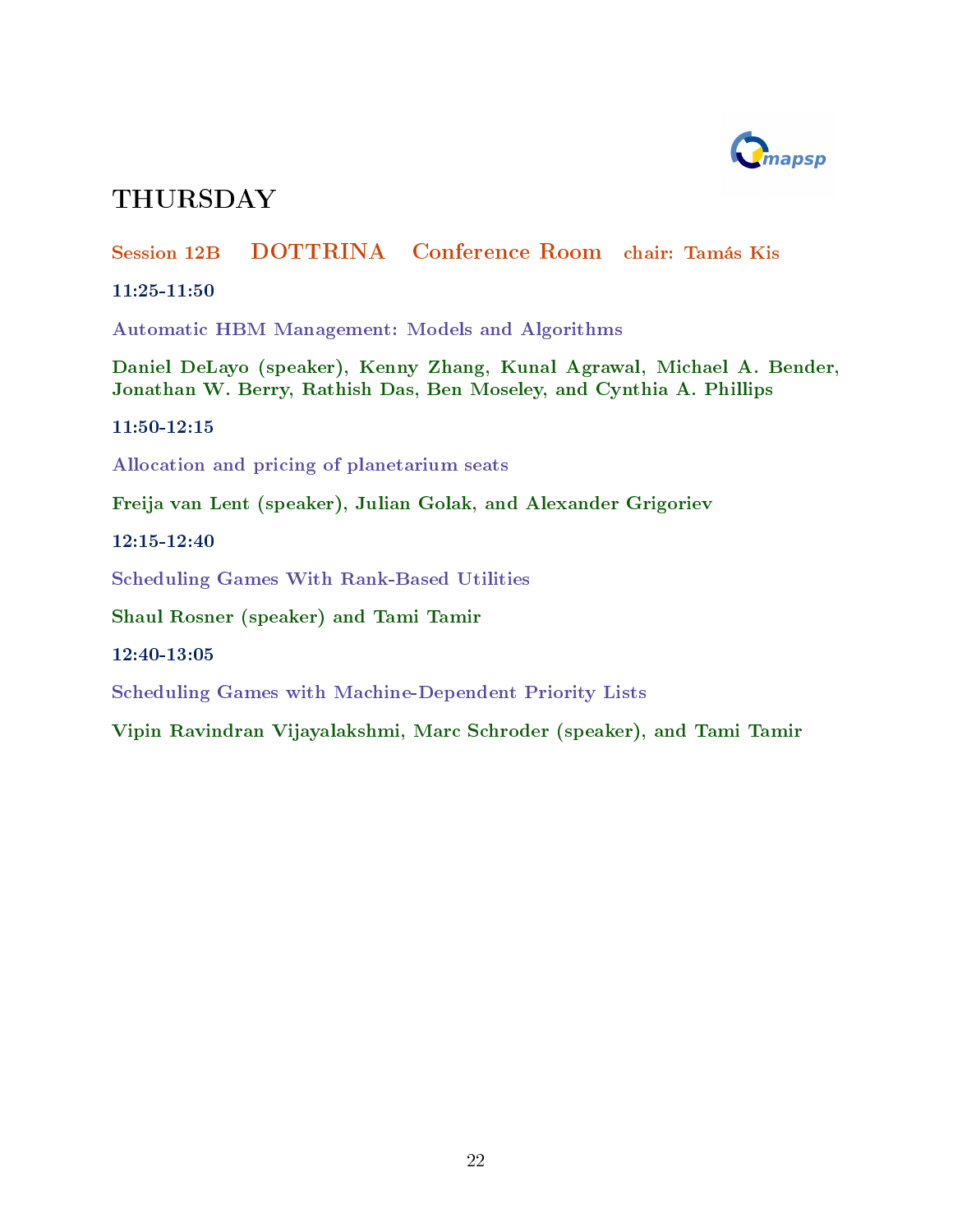

### Keynote lecture: 16:00-17:00

### Session 13 OROPA Conference Room chair: Clifford Stein

#### 16:00-17:00

Thomas Erlebach: Explorable Uncertainty and Untrusted Predictions

### $17:00-17:30$  coffee break

#### Parallel sessions: 17:30-18:45

### Session 14A OROPA Conference Room chair: Péter Györgyi

#### 17:30-17:55

Scheduling Parallel Jobs in Two-processor Systems with Energy Constraint

### Yulia Zakharova (speaker) and Alexander Kononov

#### 17:55-18:20

The parallel AGV Scheduling Problem with battery constraints: exact and heuristic approaches

#### Adriano Masone (speaker), Maurizio Boccia, Andrea Mancuso, Claudio Sterle

#### 18:20-18:45

A hybrid local search algorithm for the Continuous Energy-Constrained Scheduling Problem

### Roel Brouwer (speaker), Marjan van den Akker, and Han Hoogeveen